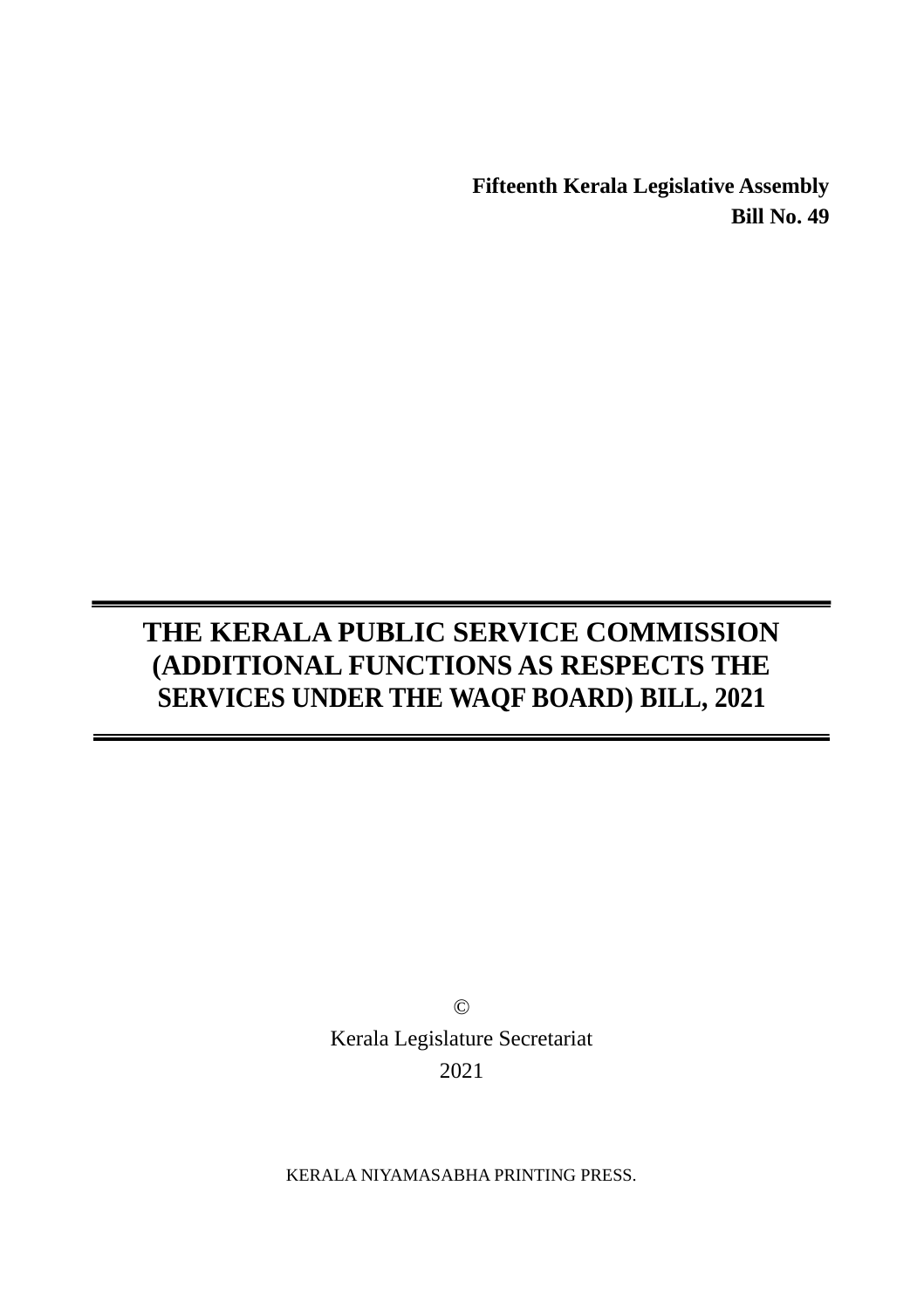**Fifteenth Kerala Legislative Assembly Bill No. 49**

## **THE KERALA PUBLIC SERVICE COMMISSION (ADDITIONAL FUNCTIONS AS RESPECTS THE SERVICES UNDER THE WAQF BOARD) BILL, 2021**

1672/2021.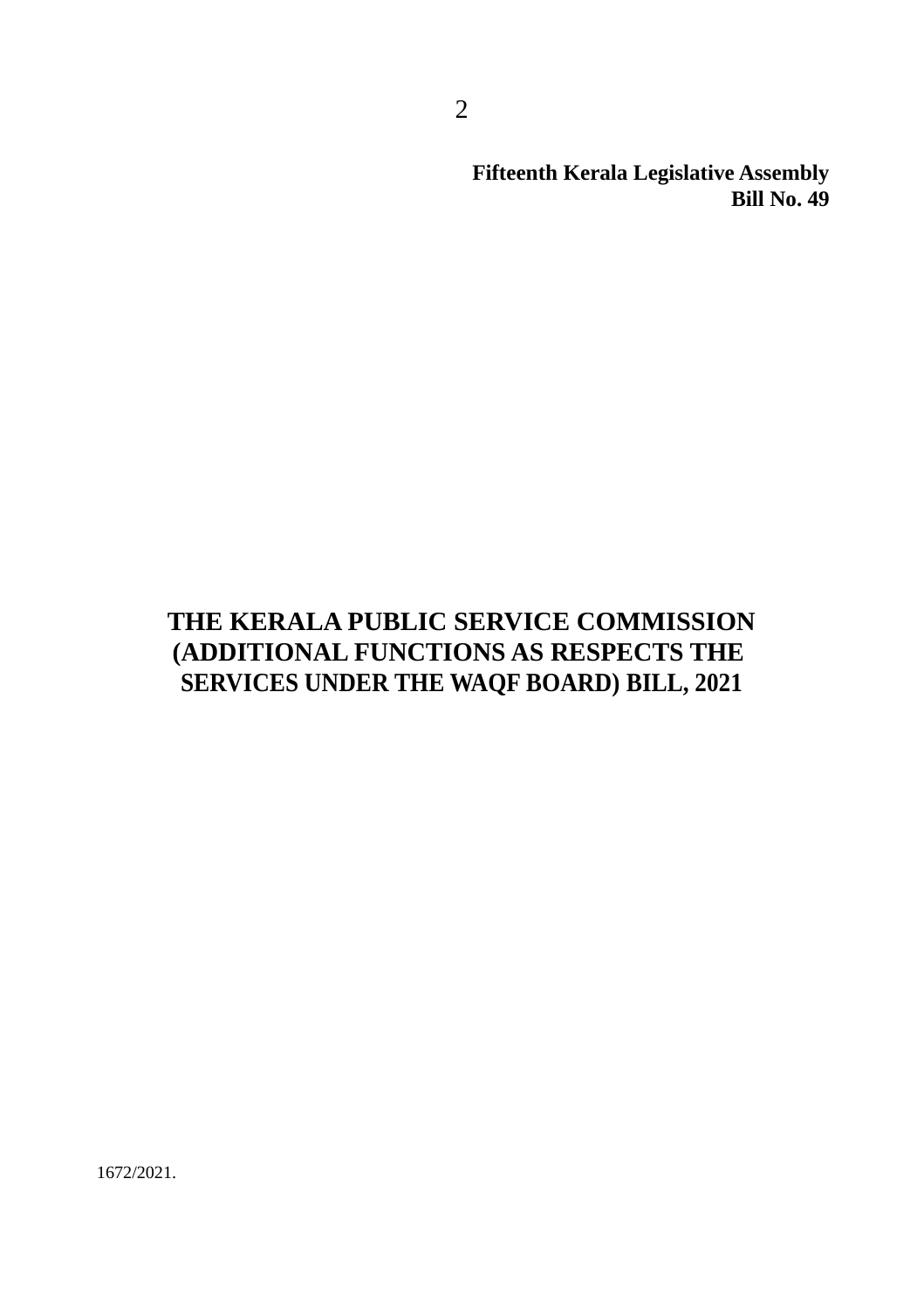### **Fifteenth Kerala Legislative Assembly Bill No. 49**

[Translation in English of "2021-ലെ കേരള പബ്ലിക് സർവ്വീസ് കമ്മീഷൻ (വഖഫ് ബോർഡിന്റെ കീഴിലുള്ള സർവ്വീസുകളെ സംബന്ധിച്ച കൂടുതൽ ചുമതലകൾ) ബിൽ" published under the authority of the Governor.]

### THE KERALA PUBLIC SERVICE COMMISSION (ADDITIONAL FUNCTIONS AS RESPECTS THE SERVICES UNDER THE WAQF BOARD) BILL, 2021

#### *A*

#### *BILL*

*to provide for the exercise of certain additional functions by the Kerala Public Service Commission as respects the Administrative Services under the Waqf Board.*

*Preamble*.―WHEREAS, it is expedient to provide for the exercise of certain additional functions by the Kerala Public Service Commission as respects the recruitment and appointment of officers and employees in the Administrative Services of the Waqf Board and their conditions of service;

BE it enacted in the Seventy-second Year of the Republic of India as follows:―

1. *Short title and commencement*.―(1) This Act may be called the Kerala Public Service Commission (Additional Functions as respects the services under the Waqf Board) Act, 2021.

(2) It shall be deemed to have come into force on the  $18<sup>th</sup>$  day of January, 2021.

2. *Definitions*.―In this Act, unless the context otherwise requires,―

(a) "Government" means the Government of Kerala;

(b) "Public Service Commission" means the Kerala Public Service Commission;

1672/2021.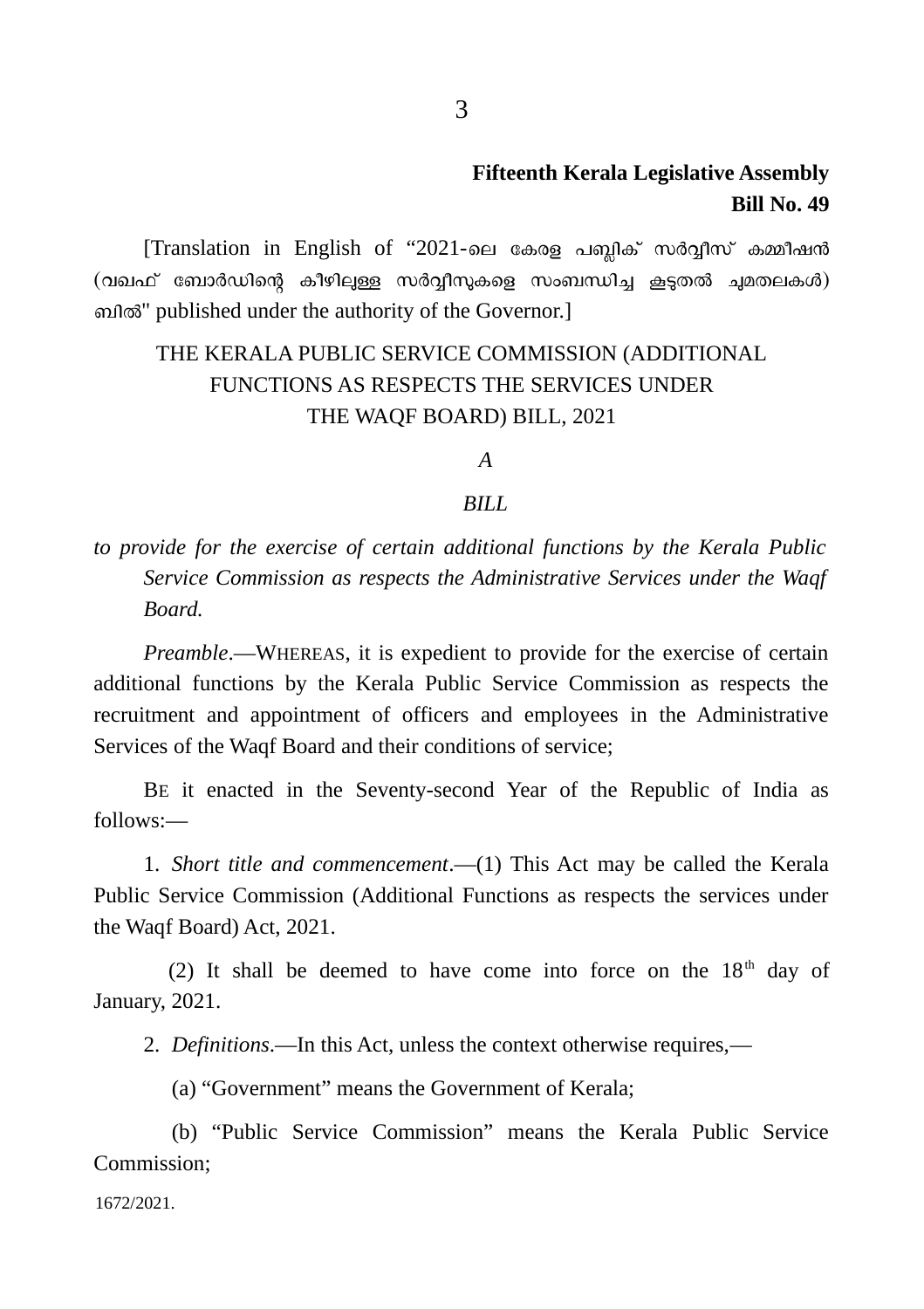(c) "services" means the services under the Waqf Board;

(d) "Waqf Board" means the Kerala State Waqf Board established under sub-section (1) of section 13 of the Waqf Act, 1995 (Central Act 43 of 1995).

3. *Functions of the Public Service Commission in respect of Administrative Services under the Waqf Board*.―(1) It shall be the duty of the Public Service Commission to prepare select list of candidates belonging to Muslim Religion for appointment by direct recruitment, of all officers and employees in the Administrative Services of the Waqf Board.

(2) The Waqf Board shall consult the Public Service Commission,―

(a) on matters relating to direct recruitment to the posts under the Administrative Services of the Waqf Board;

(b) on the principles to be followed in making appointments by direct recruitment to the posts under the Administrative Services of the Waqf Board and on the suitability of candidates for such appointments;

and it shall be the duty of the Public Service Commission to advice on any matter so referred to them:

Provided that the Government may make rules specifying the matters in which, either generally or in any particular case or class of cases or in any particular circumstances, it shall not be necessary for the Public Service Commission to be consulted.

(3) In the case of any difference of opinion between the Public Service Commission and the Waqf Board on any matter, the Waqf Board shall refer the matter to the Government and the decision of the Government thereon shall be final:

Provided that the Government, before taking a decision against the advice of the Public Service Commission, shall refer the matter to the Public Service Commission.

4. *Power to make rules*.―(1) The Government may, in consultation with the Public Service Commission and the Waqf Board make rules for carrying out the purposes of this Act.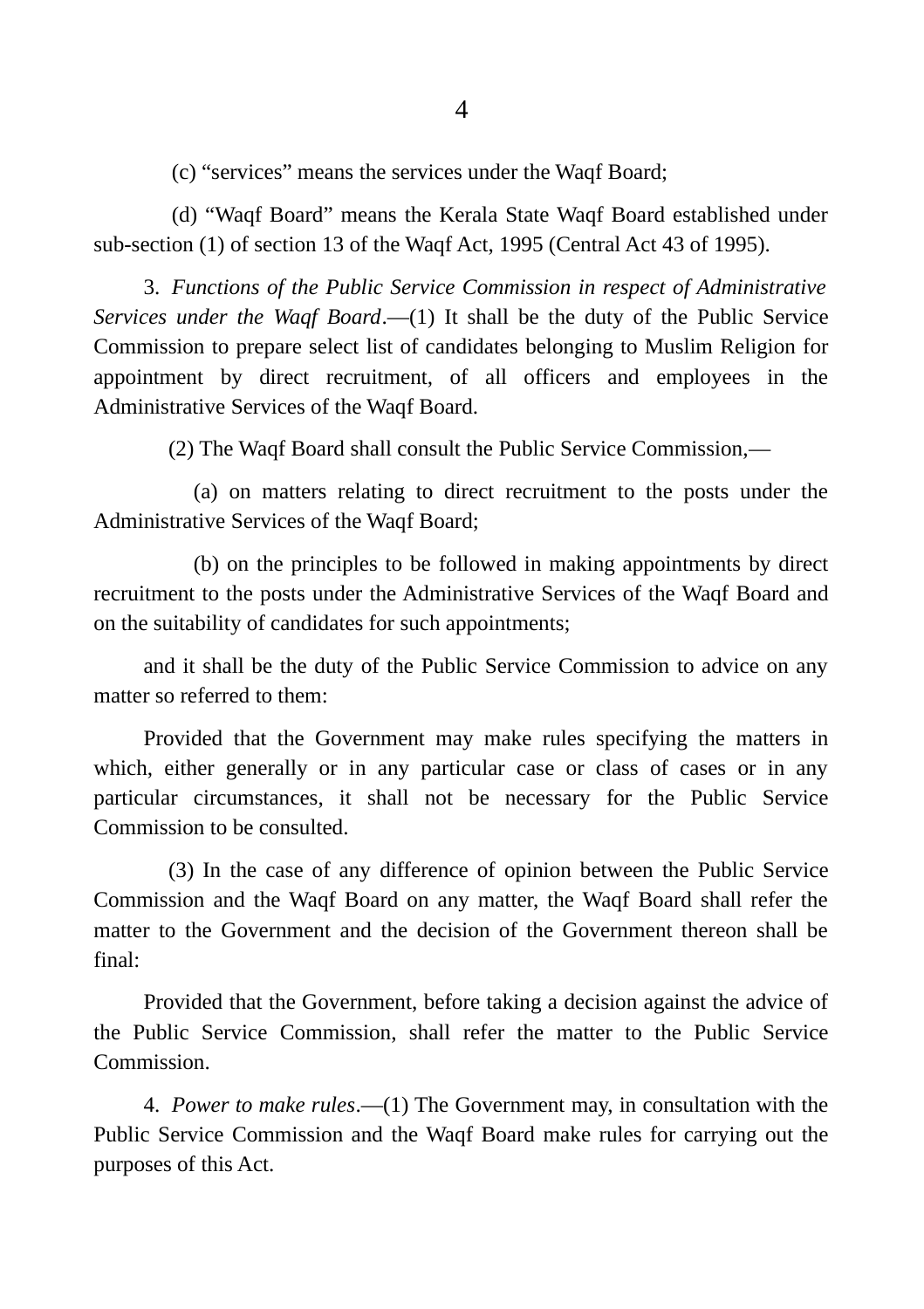(2) In particular, and without prejudice to the generality of the foregoing power, such rules may provide for,―

(a) the procedure to be followed by the Waqf Board for consultation with the Public Service Commission;

(b) any matter which is incidental to, or necessary for, the purpose of consultation with the Public Service Commission.

(3) Every rule made under this Act shall be laid, as soon as may be after it is made, before the Legislative Assembly while it is in session for a total period of fourteen days which may be comprised in one session or in two successive sessions and if, before the expiry of the session in which it is so laid, or the session immediately following the Legislative Assembly makes any modification in the rule or decides that the rule should not be made, the rule shall thereafter have effect only in such modified form or be of no effect, as the case may be, so however, that any such modification or annulment shall be without prejudice to the validity of anything previously done under that rule.

5. *Repeal and saving.―*(1) The Kerala Public Service Commission (Additional Functions as respects the services under the Waqf Board) Ordinance, 2021 (118 of 2021) is hereby repealed.

(2) Notwithstanding such repeal, anything done or deemed to have been done or any action taken or deemed to have been taken under the said Ordinance shall be deemed to have been done or taken under this Act.

#### STATEMENT OF OBJECTS AND REASONS

Sub-section (2) of section 24 of the Waqf Act, 1995 (Central Act 43 of 1995) provides that the appointment of officers and employees of the Waqf Board and their term of office shall be such as may be provided by regulations. Section 110 of the Waqf Act, 1995 provides that the Board may, with the previous sanction of the State Government make regulations not inconsistent with this Act or the rules made thereunder for carrying out its functions under this Act. As per sub-regulation (2) of regulation 5(1) of the Kerala State Waqf Board Regulations, 2016, all appointments of officers and employees in the Administrative Service of the Board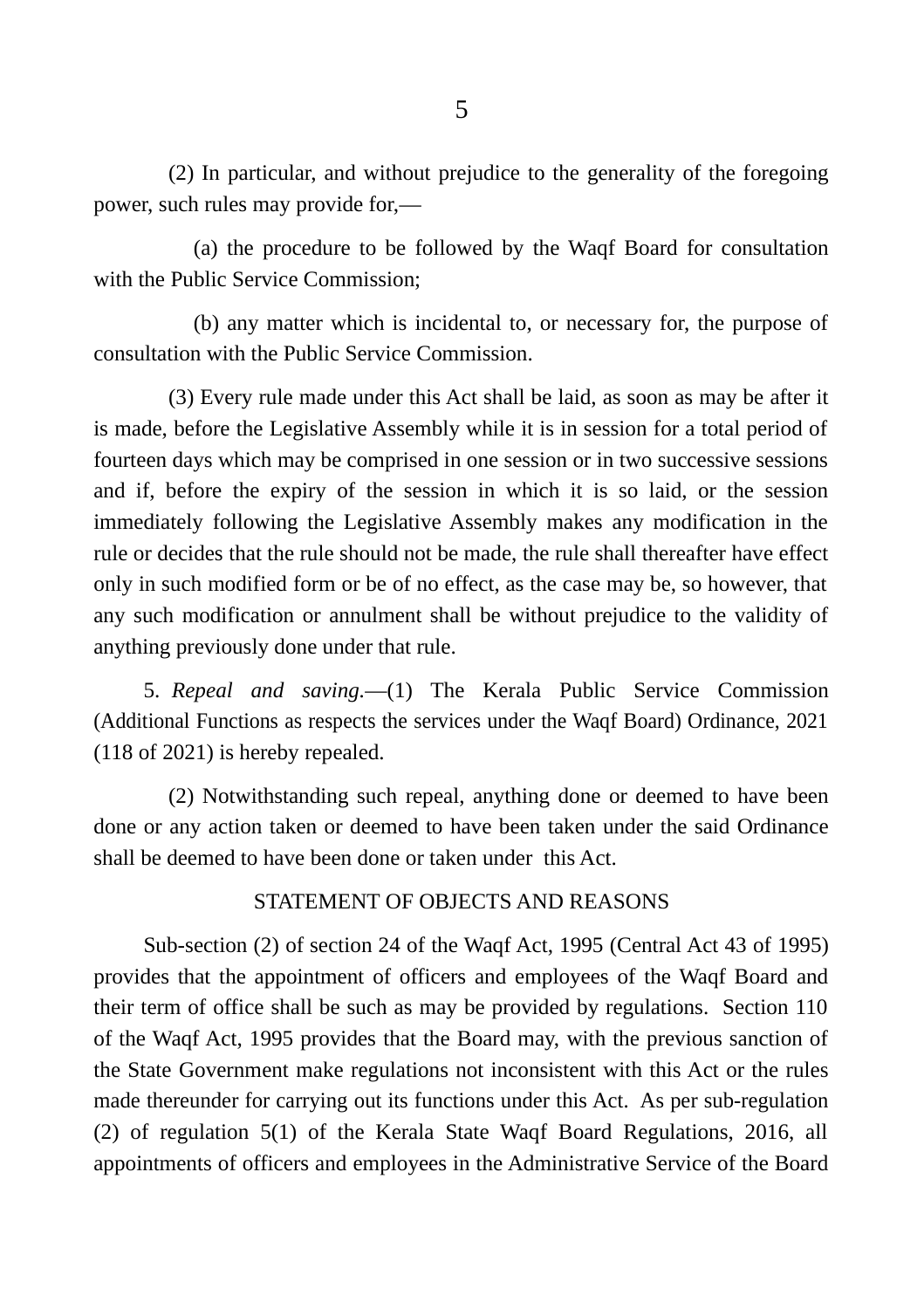for which direct recruitment is resorted to shall be made from a select list of candidates belonging to Muslim religion furnished by the Kerala Public Service Commission. Hence, the Government have decided to bring a legislation in order to make all appointments of officers and employees in the Administrative Service of the Waqf Board through Kerala Public Service Commission.

2. As the Legislative Assembly of the State of Kerala was not in session and the above proposals had to be given effect to immediately, the Kerala Public Service Commission (Additional Functions as respects the services under the Waqf Board) Ordinance, 2020 was promulgated by the Governor of Kerala on the  $27<sup>th</sup>$  day of June, 2020 and the same was published as Ordinance No.36 of 2020 in the Kerala Gazette Extraordinary No.1620 dated 29<sup>th</sup> June, 2020.

3. A Bill to replace the said Ordinance by an Act of the State Legislature could not be introduced in, and passed by, the Legislative Assembly of the State of Kerala during its session which convened on the  $24<sup>th</sup>$  day of August, 2020.

4. As the provisions of the said Ordinance are to be kept alive and the Legislative Assembly of the State of Kerala was not in session, the Kerala Public Service Commission (Additional Functions as respects the services under the Waqf Board) Ordinance, 2020 was promulgated by the Governor of Kerala on the  $26<sup>th</sup>$  day of September, 2020 and the same was published as Ordinance No. 52 of 2020 in the Kerala Gazette Extraordinary No.2200 dated  $29<sup>th</sup>$  September, 2020.

5. A Bill to replace the said Ordinance by an Act of the State Legislature could not be introduced in, and passed by, the Legislative Assembly of the State of Kerala in its session which convened on the  $31<sup>st</sup>$  day of December, 2020 and also during its session which commenced on the  $8<sup>th</sup>$  day of January, 2021 and ended on the 22<sup>nd</sup> day of January, 2021.

6. As the provisions of the said Ordinance are to be kept alive and the Legislative Assembly of the State of Kerala was not in session, the Kerala Public Service Commission (Additional Functions as respects the services under the Waqf Board) Ordinance, 2021 was promulgated by the Governor of Kerala on the 9<sup>th</sup> day of February, 2021 and the same was published as Ordinance No.2 of 2021 in the Kerala Gazette Extraordinary No.659 dated  $10<sup>th</sup>$  February, 2021.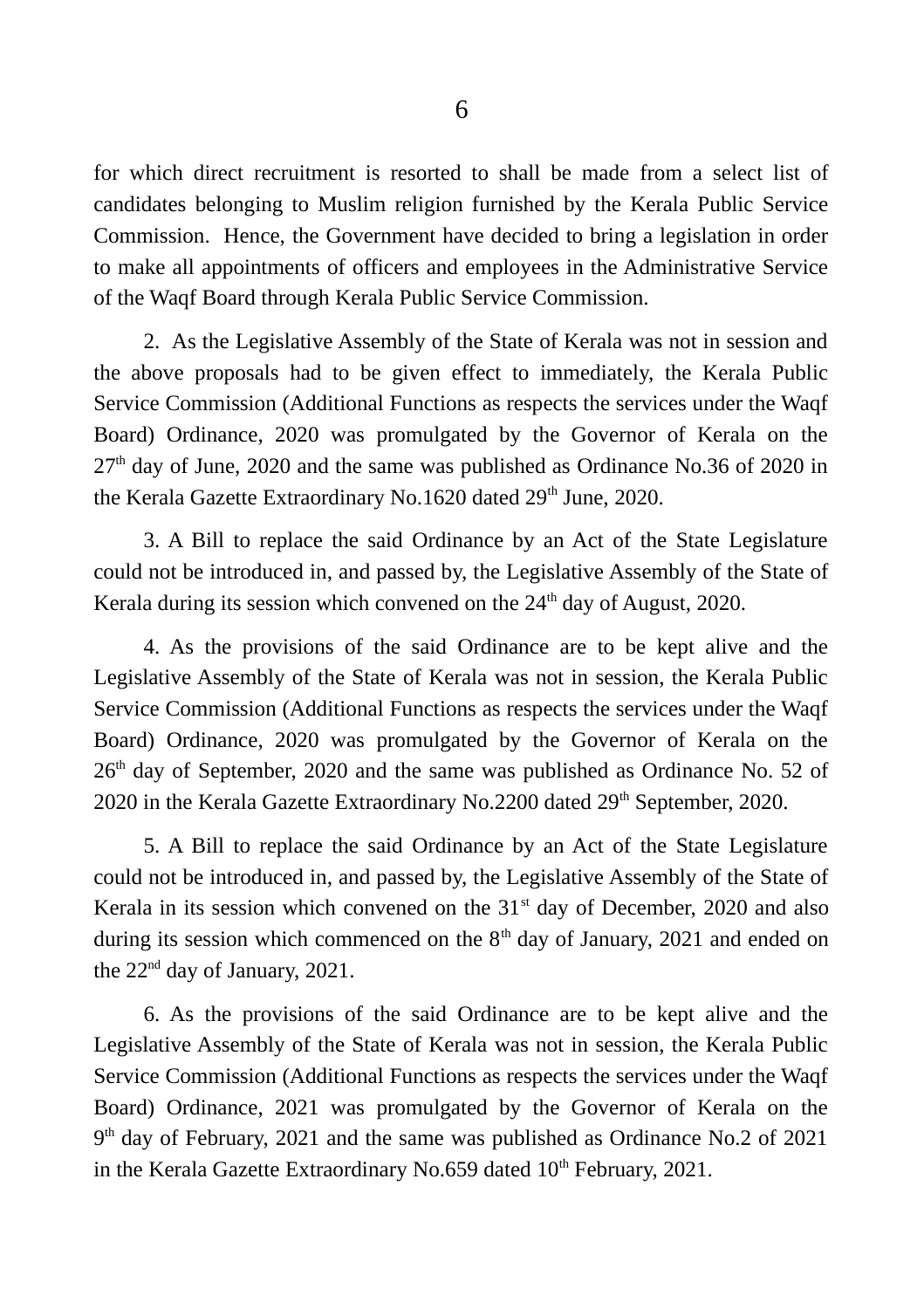7. A Bill to replace the said Ordinance by an Act of the State Legislature could not be introduced in, and passed by, the Legislative Assembly of the State of Kerala during its session which commenced on the  $24<sup>th</sup>$  day of May, 2021 and ended on the  $10<sup>th</sup>$  day of June, 2021.

8. As the provisions of the said Ordinance are to be kept alive and the Legislative Assembly of the State of Kerala was not in session, the Kerala Public Service Commission (Additional Functions as respects the services under the Waqf Board) Ordinance, 2021 was promulgated by the Governor of Kerala on the  $1<sup>st</sup>$  day of July, 2021 and the same was published as Ordinance No.58 of 2021 in the Kerala Gazette Extraordinary No.1919 dated 2nd July, 2021.

9. A Bill to replace the said Ordinance by an Act of the State Legislature could not be introduced in, and passed by, the Legislative Assembly of the State of Kerala during its session which commenced on the  $22<sup>nd</sup>$  day of July, 2021 and ended on the  $13<sup>th</sup>$  day of August, 2021.

10. As the provisions of the said Ordinance are to be kept alive and the Legislative Assembly of the State of Kerala was not in session, the Kerala Public Service Commission (Additional Functions as respects the services under the Waqf Board) Ordinance, 2021 was promulgated by the Governor of Kerala on the  $23<sup>rd</sup>$  day of August, 2021 and the same was published as Ordinance No.118 of 2021 in the Kerala Gazette Extraordinary No.2468 dated 25<sup>th</sup> August, 2021.

11.The Bill seeks to replace Ordinance No.118 of 2021 by an Act of the State Legislature.

#### FINANCIAL MEMORANDUM

The Bill, if enacted and brought into operation, would not involve any expenditure from the Consolidated Fund of the State.

#### MEMORANDUM REGARDING DELEGATED LEGISLATION

Proviso to item (b) of sub-clause (2) of clause 3 of the Bill seeks to empower the Government to make rules specifying the matters in which, either generally or in any particular case or class of cases or in any particular circumstances, it shall not be necessary for the Public Service Commission to be consulted.